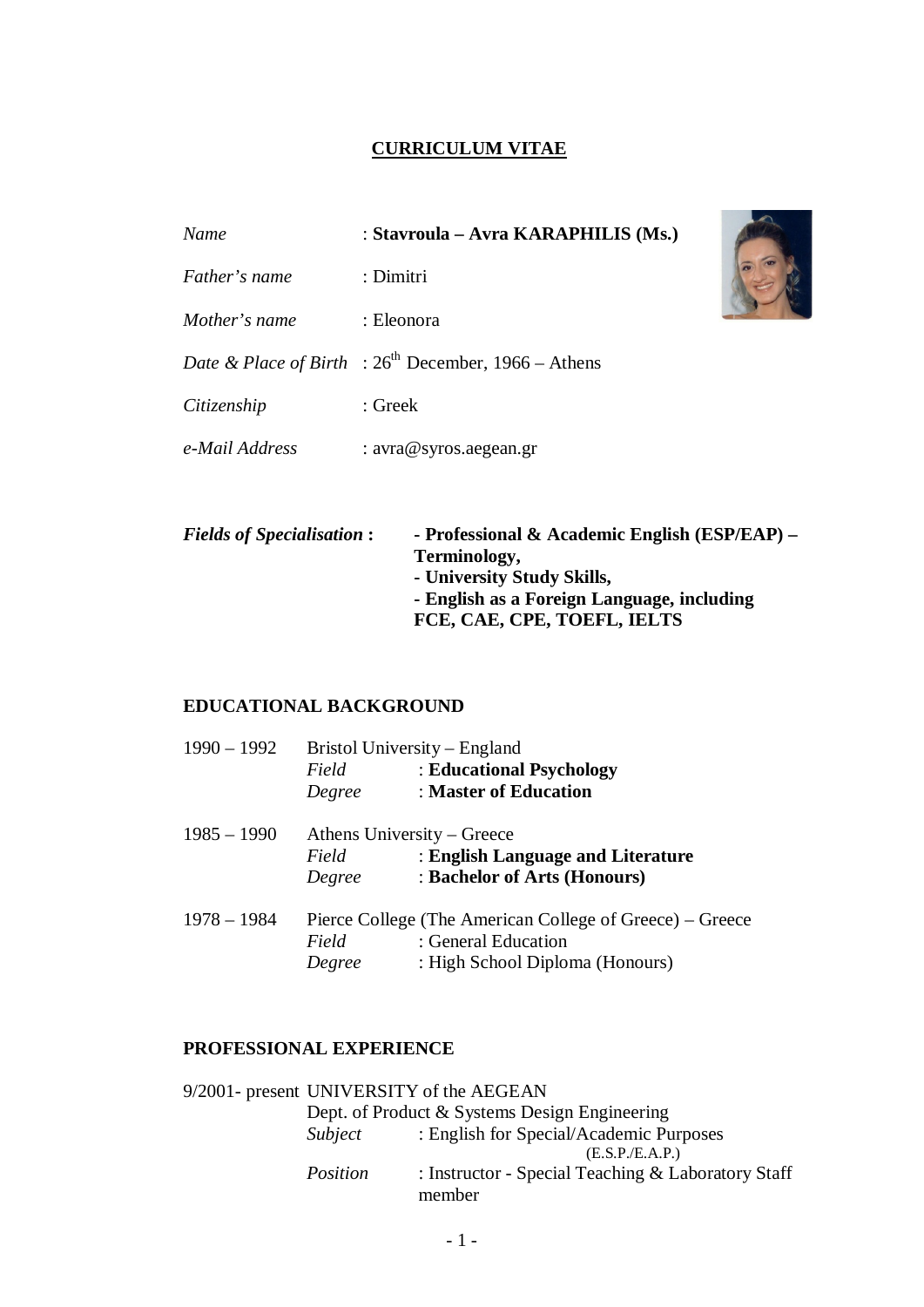|                             |                             | 9/2000-8/2001 State Technical / Vocational High School of Leros                  |
|-----------------------------|-----------------------------|----------------------------------------------------------------------------------|
|                             | Subject                     | : General English / E.S.P.                                                       |
|                             | Position                    | : Teacher (State School Appointment)                                             |
| $1998 - 2000$               | CARREFOUR HELLAS S.A.       |                                                                                  |
|                             | Subject                     | : English for Special Purposes (ESP) - Business -<br>to executives and employees |
| $1984 - 2000$               | <b>Private Tutoring</b>     |                                                                                  |
|                             | Subject                     | : English as a FL                                                                |
|                             |                             | to students aged 10-17 years old                                                 |
|                             |                             | and adults, including children                                                   |
|                             |                             | with learning difficulties                                                       |
| $1993 - 1998$               |                             | School of English ANTONIOU – KARAPHILIS O.E.                                     |
|                             | Subject                     | : English (Children / Adults)                                                    |
|                             | Position                    | : Owner – Director of Studies                                                    |
| $1994 - 1996$               |                             | ELLINOGERMANIKI School                                                           |
|                             | <i>Department</i> : English |                                                                                  |
|                             | <i>Position</i> : Teacher   |                                                                                  |
| $1992 - 1993$               |                             | School of English INTERLINGUA                                                    |
|                             |                             | <i>Subject</i> : English (Children / Adults)                                     |
|                             | Position                    | : Teacher                                                                        |
| 2/1992-6/1992 PLATON School |                             |                                                                                  |
|                             | <i>Department</i> : English |                                                                                  |
|                             | <i>Position</i> : Teacher   |                                                                                  |

## **OTHER EXPERIENCE**

|  |                                                                   | 10/2006 – pres. NATIONAL CENTRE for PUBLIC ADMINISTRATION & |  |
|--|-------------------------------------------------------------------|-------------------------------------------------------------|--|
|  | LOCAL GOVERNMENT (EKDDA)                                          |                                                             |  |
|  | Departments                                                       | :National School for Public Administration,                 |  |
|  |                                                                   | School for Local Administration                             |  |
|  | Position                                                          | : Member of Assessment Committees for                       |  |
|  |                                                                   | final year. sts.' theses                                    |  |
|  | April'05-pres. U.O.A. & MINISTRY of EDUCATION                     |                                                             |  |
|  | Department                                                        | : State Language Certificate                                |  |
|  | Position                                                          | : Oral Examiner (English Language)                          |  |
|  | 2000 – present BRITISH COUNCIL                                    |                                                             |  |
|  | Department                                                        | : Cambridge Examinations                                    |  |
|  | Position                                                          | : Oral Examiner (FCE, CAE, CPE)                             |  |
|  | 1991 – present SKYLINES STUDY TRAVEL - Educational Programmes for |                                                             |  |
|  | Foreign Languages at colleges abroad                              |                                                             |  |
|  | Department                                                        | : Studies                                                   |  |
|  | Position                                                          | : Consultant for studies abroad                             |  |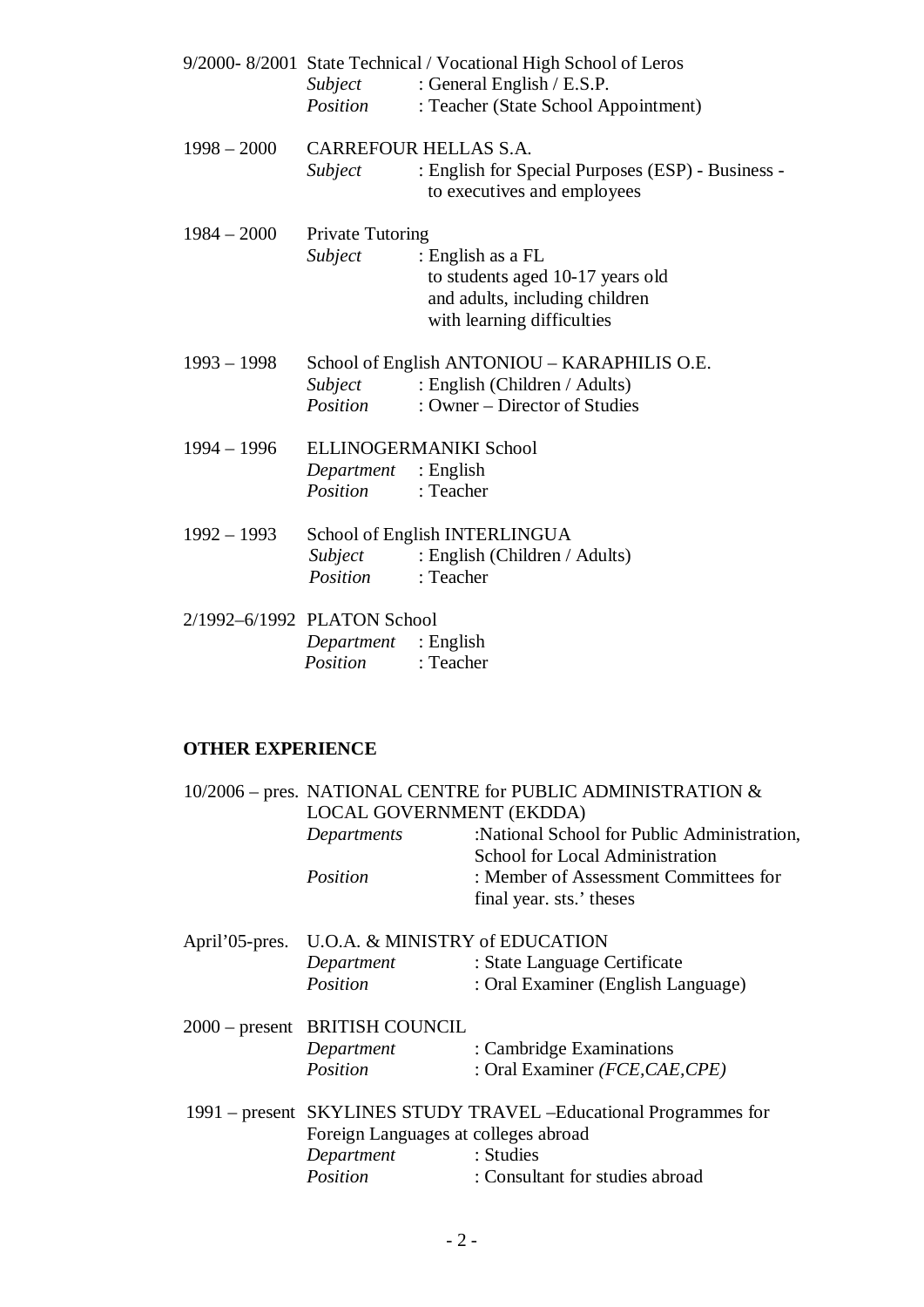|  | 1987 – 1990 ATHENS COLLEGE |                                                              |  |
|--|----------------------------|--------------------------------------------------------------|--|
|  | Department                 | : English – Forensics Club                                   |  |
|  | Position                   | : Students' Coach-Tutor                                      |  |
|  | 1983 – 1985 ATHENS COLLEGE |                                                              |  |
|  |                            | <i>Department</i> : Summer Camp for Children and Adolescents |  |
|  | Position                   | : Group Leader (Summer '83 – Summer '84)                     |  |

# Group Leaders' Supervisor (Summer '85)

## **MEMBERSHIPS AND SEMINARS**

- 7-8 Feb. 2009 UNIV. of CRETE (Heraklion) International Conference *Subject*: "Language for Specific and Academic Purposes"
- 2005 present UNIV. of ATHENS & MINISTRY of EDUCATION *Subject* : Seminars & Workshops for assessors & oral examiners for the State English Exam (levels A 1-2, B 1-2, C 1-2) [2-3 seminars/yr.]
- 2000 present The BRITISH COUNCIL (in collaboration with Cambridge Univ.) *Subject* : Seminars & Workshops for assessors & oral examiners for the Cambridge English certificates (Lower, Advanced, Proficiency) [3-4 seminars/yr.]
- 1985 present TESOL Greece [Teachers of English to Speakers of Other Languages] *Subject* : Seminars and Lectures on EFL
- 5/2001 International Conference of O.I.E.L.E. (Panhellenic Private School Teachers' Union) *Subject* : *"Management & Administration of School Units"*
- 1992 1993 LABORATORY FOR THE STUDY OF HUMAN RELATIONS *Subject* : Counselling Psychotherapy
- 5/1992–6/1992 PLATON School *Subjects* : Computers and Educational Psychology
- 1991 1992 The ANGLO-HELLENIC SOCIETY Bristol, U.K. Full Member

### **OTHER QUALIFICATIONS**

| French           | : Qualified Teacher (Diplome d'Etudes Superieures III)      |
|------------------|-------------------------------------------------------------|
| Spanish          | : Elementary level                                          |
| <b>Computers</b> | : Windows, Microsoft Office (Word - XP, Excel, PowerPoint), |
|                  | the Internet, Photoshop: competent user                     |